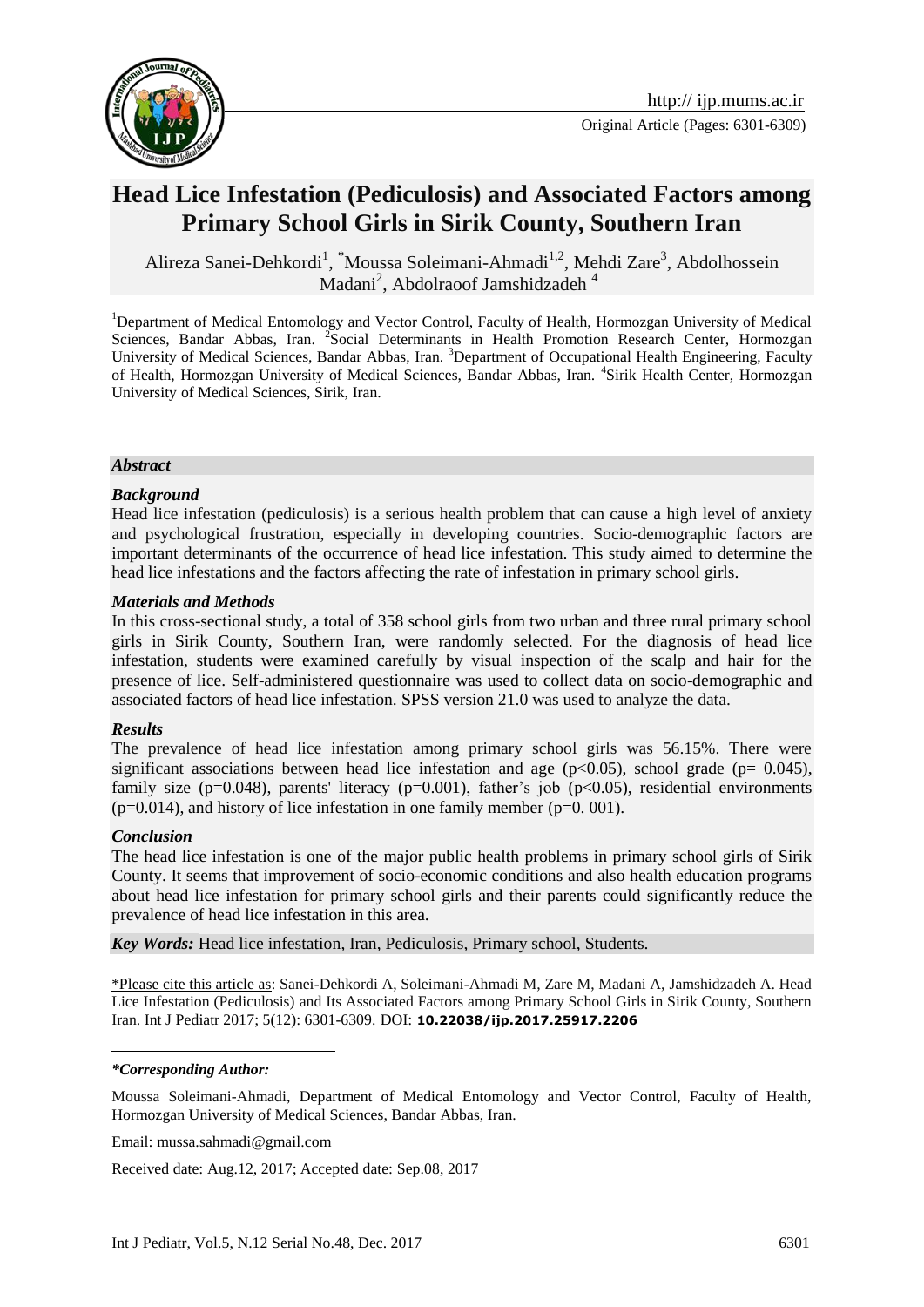### **1- INTRODUCTION**

 The human head lice, Pediculus humanus capitis (P. h. capitis) is one of the important lice species which only infects the human scalp (1). P*.* h. capitis is a holometabolous insect, completing its entire cycle on head hair from eggs to adults through three nymphal instars in about 45 days (1). Head lice infestation (pediculosis) is a common health problem in Iran and other developing countries especially among primary school children worldwide and a survey conducted in the South of Iran reported the prevalence in children aged between 3 to 11 years (2-4). After landing on scalp skin, head louse takes a blood meal and injects its saliva through the scalp skin to prevent clotting of blood. Although head lice are not known to transmit human diseases, head lice infestation may lead to intense scalp itching, dermatitis, bite reactions, and secondary bacterial infections (1). It also can cause a high level of anxiety and psychological frustration among the infected people (5).

Head louse are extremely transmissible, by through direct head-to-head contact especially in overcrowded dwellings or indirect contact by using common objects such as combs, hairbrushes, hats, helmets, clothing, and towels (6). In addition to lice resistance, some demographic and socioeconomic factors including age, gender, family size, bathing facilities, frequency of hair washing, shared use of personal hygiene items, medical treatment availability, and family income are necessary to be considered in prevention and control of head louse infestation (7, 8). Primary school children generally show the highest prevalence of head lice infestation, and girls are more frequently affected than boys because they usually have longer hair and despite boys who prefer playing outside during sports or rough activities, prefer playing inside with more frequent head-to-head contacts (9, 10). Therefore, it is particularly important to recognize the factors associated with the prevalence of head lice infestation in schoolchildren to provide a basis for intervention towards control and prevention of infestation. This study was conducted due to high prevalence rate and lack of recent local data regarding head lice infection. Identifying the factors that influence the infestation by head lice may help in the planning of intervention health programs at primary schools.

The main purpose of this study was to determine the prevalence and risk factors associated with head lice infestation in primary school girls of Sirik County, Hormozgan province, one of the low socio-economic areas in South of Iran and North of Persian Gulf.

### **2- MATERIALS AND METHODS**

### **2-1. Study design and population**

 A descriptive cross-sectional study was conducted from November 2015 to February 2016 in Sirik County which is located in South of Iran and North of Persian Gulf (**Figure.1**). Sirik County has a warm, humid, and low rainfall climate. The mean annual temperature is  $25.8 \degree$ and the mean annual relative humidity is 63%. The average annual rainfall has been reported to be 9.75 mm in 2016 (**Figure.2**). It is a low socioeconomic area with majority of the population living in houses made of cement and blocks and shelters made of palm tree branches and has a population of about 45,723 persons in 2016 (10).

### **2-2. Methods**

The sample size was determined according to the Morgan table. Since the total population of student in the primary schools in Sirik County was 5,426 students, the sample size was determined to be 358 students which were taken through cluster sampling method. On the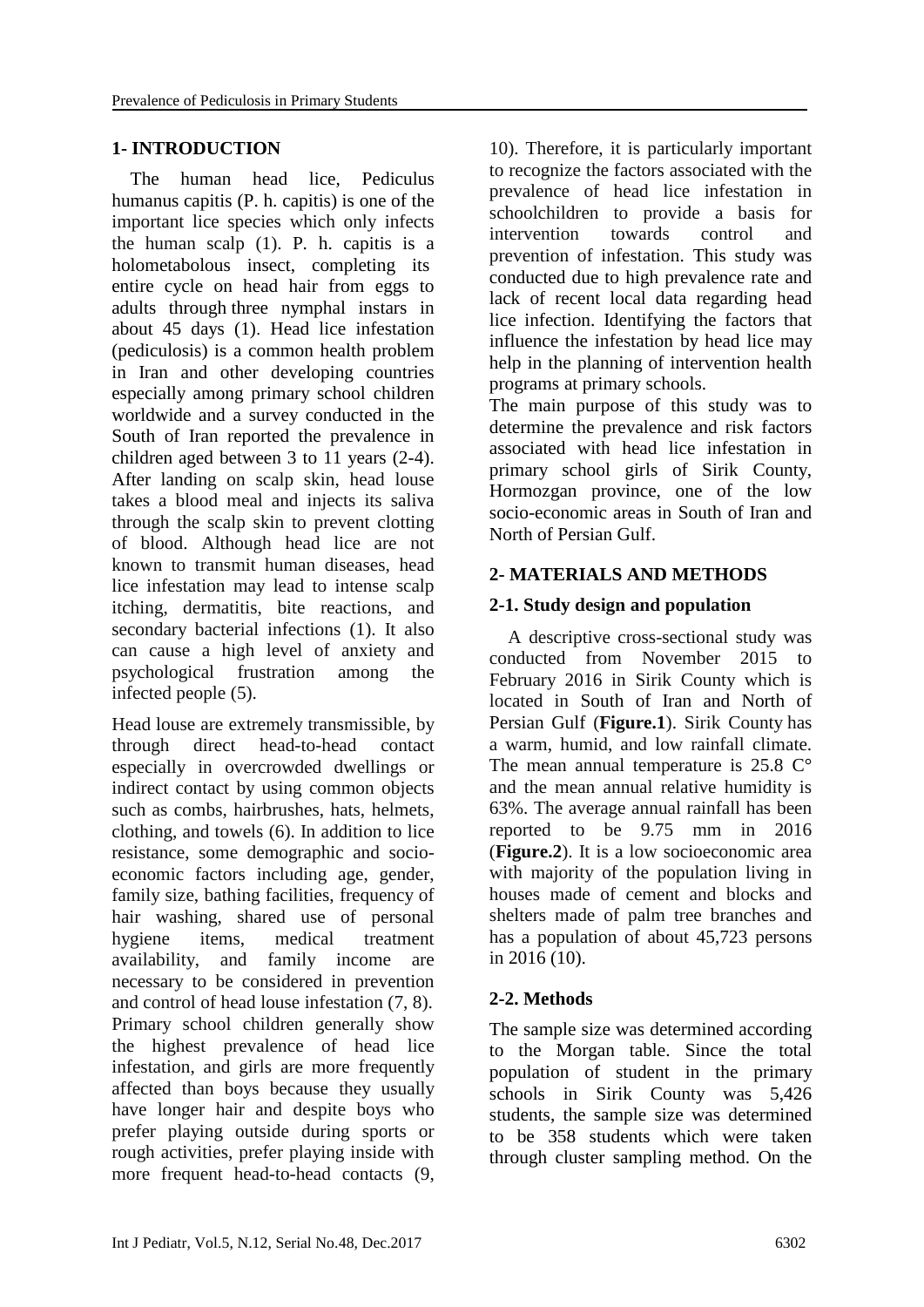basis of available epidemiological data and unpublished data on the prevalence of head lice infestation in the Sirik health centre, five villages including two urban and three rural schools were selected randomly and considered as the clusters. All of the students in each cluster were examined for head lice infestation. For the diagnosis of P. h. capitis, the students' hair was examined carefully by a team including health workers of the study area and a medical entomologist with skills in the detection of head lice. The physical examination consisted of visual inspections of student's head for 5 min, paying special attention to the neck and behind the ears. The presence of nits, nymphs or adult lice in the hair were the criteria for diagnosis of head lice. After the examination, all of the participants were interviewed using a pre-tested structured questionnaire. The questionnaires were administered by trained field interviewers and supervised by the principal investigator. The questions included respondents' demographic characteristics, parent's educational level and job, family size, history of head lice infestation in family, type of house, bathroom availability in the home, Frequency of hair washing per week, dwelling houses construction materials, electricity, and water supply.

# **2-4. Ethical consideration**

Schoolchildren of study and their family were informed about the objectives and procedures of the investigation. The parents signed a consent form and the students were informed that their participation was purely voluntary and they were free to withdraw from the study at any time. In this study identification numbers were used instead of participant names and collected data were kept confidential. Hormozgan University Medical Sciences Ethics Committee approved this study.

# **2-5. Inclusion and exclusion criteria**

The inclusion criteria were consisted of being 1-6th grade students and being satisfied to participate in the study. The exclusion criteria were unwillingness to participate in the study or failure to complete the questionnaire.

# **2-6. Statistical analysis**

SPSS version 21.0 software was used to analyze the data. Descriptive statistics were used to show percentages, averages, and relative frequencies of the variables. Chi-square test used to determine the statistical significance of differences of relative frequencies. The results were considered significant at 5% level  $(p< 0.05)$ .



**Fig.1**: Map showing Iran, highlighting the location of Hormozgan province and Sirik County.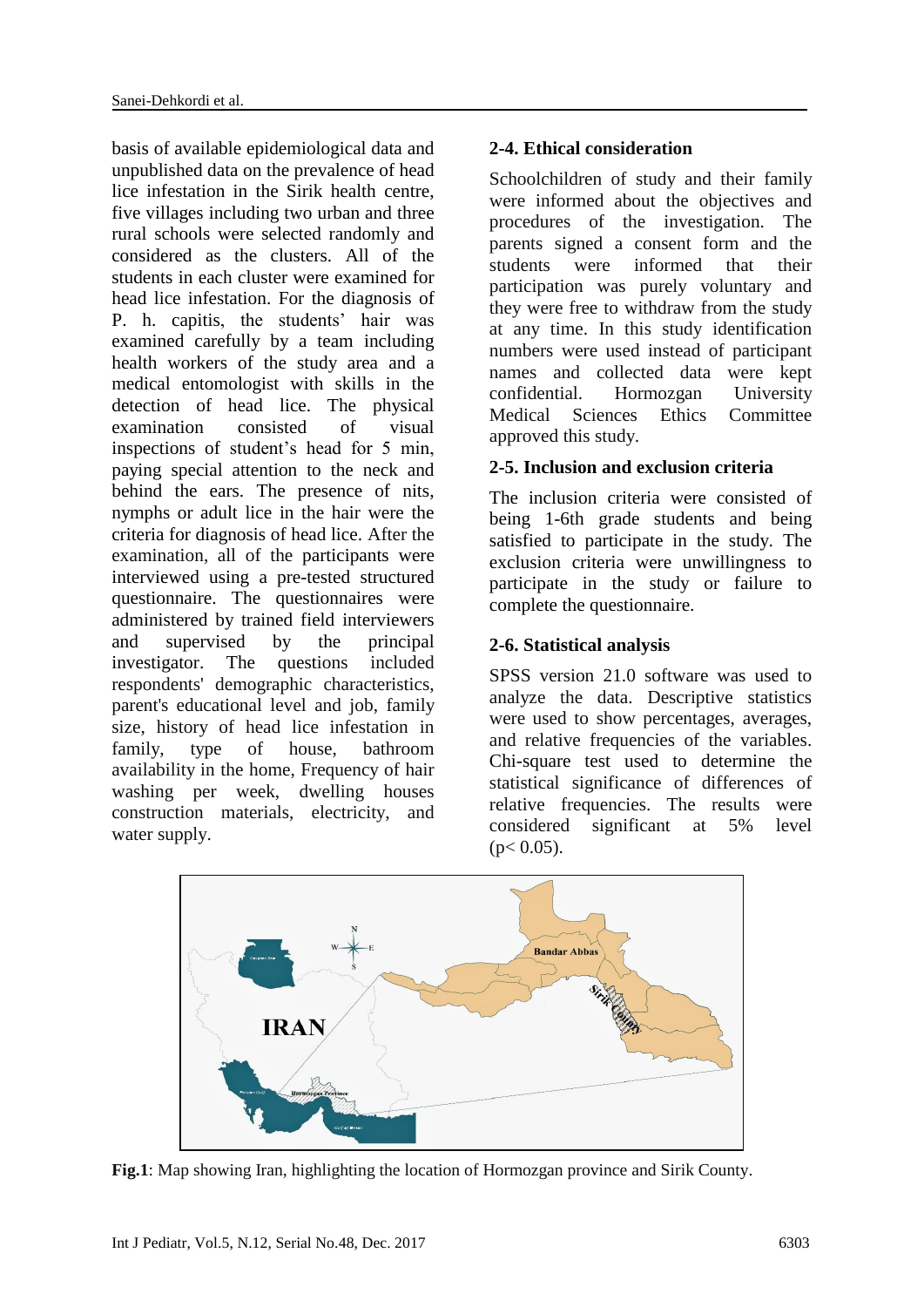

**Fig.2:** Average of meteorological parameters during 2015–2016 in Sirik County, Southern Iran.

# **3- RESULTS**

 According of results of this study, 201 out of 358 girl students had head lice infestation (56.15%). The prevalence of head lice infestation was significantly higher in the students who aged 11 years, and the lowest infestation rate was in 6 years ( $p \leq 0.001$ ). In addition, we found that there was statistically a significant association between the prevalence of head lice and school grade (**Table.1**). The majority of students had a home constructed of cement blocks (95.8%). Most of the study students had access to clean piped water (97.8%), and all of them had electricity in their houses. Also, more than 98% of students lived in houses with bathrooms (**Table.2**).

The prevalence of head lice infestation according to the socio-demographic characteristics is shown in **Table.1**. The most infestation rate was in 7 years' age group (62.5%). The infestation rate was significantly higher among students who were living in rural areas (62.3%) than in urban areas (50.3%) (p=0.014) (**Table.1**). Also, the frequency of head lice infestation among students with no bathroom in their homes was significantly higher than students who had a bathroom in their homes ( $p \leq 0.05$ ). However, a negative correlation was observed between the numbers of hair washing per week and head lice infestation (p=0.35) (**Table.1**). As **Table.2** indicates, there was no statistical difference between the infestation rate of students who used shared articles such as combs and scarves compared and students who did not shared use of personal hygiene items ( $p = 0.15$ ). According to the results students who had been infested in the past with head lice were more infested than those who had not been infested before  $(p=0.001)$ . The same was true for students whose family members were previously infested with head lice (92.2%) than those coming from families who had never infested by lice (47.8%) (p<0.001) (**Table.2**).

The results showed that head lice infestation rate was significantly related to the parents' educational level ( $p < 0.001$ ), and it was 78% and 73.7% in students with uneducated father and mother, respectively. Fathers' job was significantly associated with lice infestation  $(p<0.001)$ . The infestation rate was higher in students whose fathers were farmers (77.8%), and office worker's girls had the lowest infestation rate (31.7 %). Analysis of another factors influencing head lice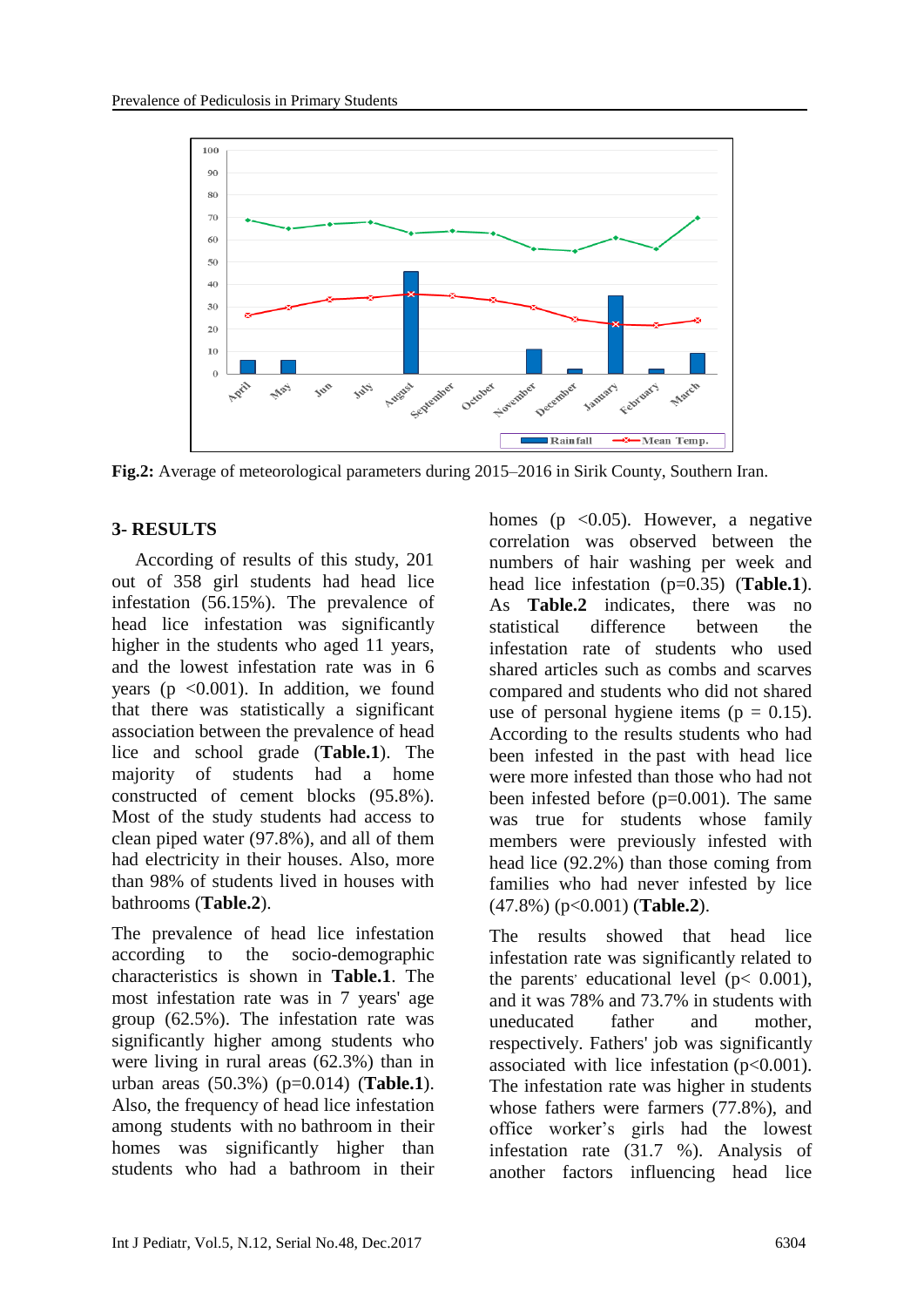infestation showed infestation rate was significantly related to the family size of students (p=0.048), and it was 77% in

students with families with 8 or more children (**Table.2**).

|  |                                                |  |  |  | Table-1: Head lice infestation in primary school girls according to the socio-demographic |
|--|------------------------------------------------|--|--|--|-------------------------------------------------------------------------------------------|
|  | characteristics in Sirik County, South of Iran |  |  |  |                                                                                           |

| Variables                                           | Examinations,   | Infestations | P-value <sup>a</sup> |  |  |
|-----------------------------------------------------|-----------------|--------------|----------------------|--|--|
|                                                     | (number)        | (percent)    |                      |  |  |
| Age                                                 |                 |              |                      |  |  |
| $6\,$                                               | 5               | 20           |                      |  |  |
| $\boldsymbol{7}$                                    | $\overline{49}$ | 33           |                      |  |  |
| $\,8\,$                                             | 63              | 32           |                      |  |  |
| 9                                                   | 59              | 31           | 0.0001               |  |  |
| 10                                                  | 67              | 26           |                      |  |  |
| 11                                                  | 55              | 39           |                      |  |  |
| $\overline{12}$                                     | 45              | 36           |                      |  |  |
| School grade                                        |                 |              |                      |  |  |
| $\bf{I}$                                            | 56              | 62.5         |                      |  |  |
| $\overline{\rm II}$                                 | 60              | 51.7         |                      |  |  |
| $\rm III$                                           | $\overline{58}$ | 50           |                      |  |  |
| IV                                                  | 72              | 45.8         | 0.045                |  |  |
| $\mathbf V$                                         | 55              | 67.3         |                      |  |  |
| VI                                                  | 57              | 63.2         |                      |  |  |
| Residential environments                            |                 |              |                      |  |  |
| Urban                                               | 183             | 50.3         | 0.014                |  |  |
| Rural                                               | 175             | 62.3         |                      |  |  |
| Shared use of personal hygiene items b              |                 |              |                      |  |  |
| Yes                                                 | 81              | 24.6         | 0.015                |  |  |
| $\rm No$                                            | 277             |              |                      |  |  |
| History of lice infestation in one of family member |                 |              |                      |  |  |
| Yes                                                 | 64              | 92.2         | 0.0001               |  |  |
| No                                                  | 289             | 47.8         |                      |  |  |
| Father's education                                  |                 |              |                      |  |  |
| Illiterate                                          | 59              | 82.4         |                      |  |  |
| Primary                                             | 128             | 58.7         |                      |  |  |
| Secondary                                           | 75              | 35.3         | 0.0001               |  |  |
| High school                                         | 46              | 6.7          |                      |  |  |
| University                                          | 50              |              |                      |  |  |
| Mother's education                                  |                 |              |                      |  |  |
| Illiterate                                          | 57              | 73.7         |                      |  |  |
| Primary                                             | 171             | 64.9         |                      |  |  |
| Secondary                                           | 49              | 36.7         | 0.0001               |  |  |
| High school                                         | 50              | 44           |                      |  |  |
| University                                          | 31              | 25.8         |                      |  |  |
| Father's Job                                        |                 |              |                      |  |  |
| Employee                                            | 60              | 31.7         |                      |  |  |
| Self-employment                                     | 279             | 60.2         | 0.0001               |  |  |
| Farmer                                              | 18              | 77.8         |                      |  |  |
| Family size                                         |                 |              |                      |  |  |
| $2 - 3$                                             | 25              | 56           |                      |  |  |
| $4 - 5$                                             | 176             | 50           |                      |  |  |
| $6 - 7$                                             | 91              | 57.1         | 0.048                |  |  |
| $\geq 8$                                            | 66              | 71.2         |                      |  |  |

 $a^a$  Chi-square test,  $b^b$  combs, and scarves.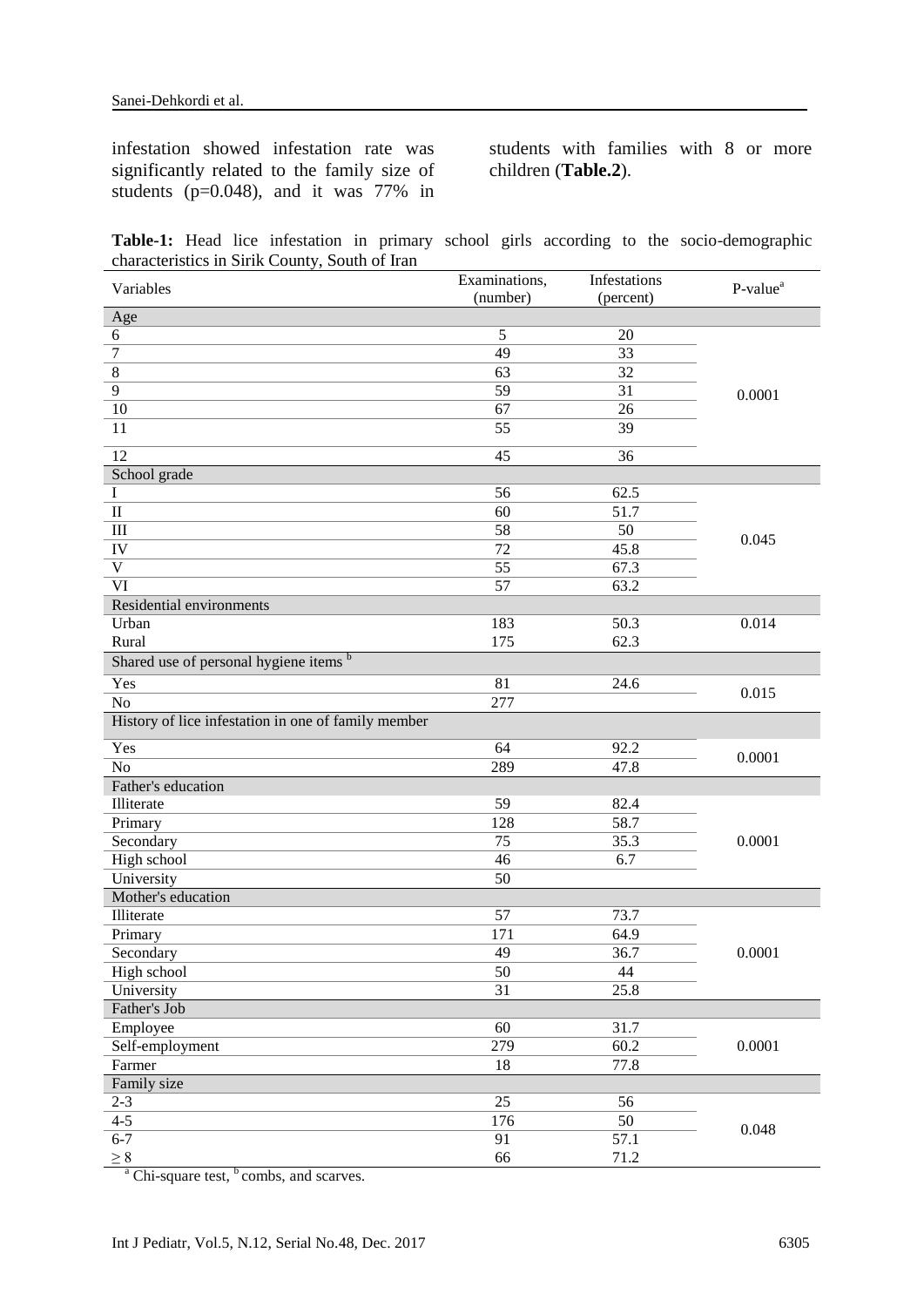| Variables                         | Number | Percent |
|-----------------------------------|--------|---------|
| Type of house                     |        |         |
| Cement block house                | 343    | 95.8    |
| Muddy                             | 13     | 3.6     |
| Shed                              | 2      | 0.6     |
| Situation of house                |        |         |
| Water supply                      | 350    | 97.8    |
| Electricity                       | 358    | 100     |
| Bathroom availability in the home | 352    | 98.3    |

**Table-2:** Characteristics of the houses of students in Sirik County, South of Iran

### **4- DISCUSSION**

 In the current study, the prevalence of head lice infestation was 56.15 % among female primary school students that is higher than the infestation rate which has been reported in different parts of Iran. Infestation with head lice is now widespread worldwide, mainly affecting children aged 3-11 years old children attending kindergarten and primary school, especially in developing countries including Iran (9, 12). Different rates of prevalence of head lice infection among primary school girls in different province of Iran have been reported. For example, the prevalence rate of head lice prevalence was estimated as 0.7%, Isfahan 2.2% (Hamadan), 3.6% (Semnan), 3.6% (Golestan), 4.7% (Kurdistan), 5.5% (West Azarbaijan), 6.7 (East Azerbaijan), 6.8% (Kerman), 8.4 (Khoozestan), 15.8% (Kermanshah), 27% (Sistan and Baluchestan), and 35.3% (Hormozgan) (12). It seems the reasons for the different outcomes obtained from these studies were the socioeconomic status, age group studied, children's gender, school grade and different examination and diagnostic modalities (11, 12). According to the national pediculosis association of USA, which defines an epidemic when infestation rate of head lice is more than 5% (12), the status of head lice infestation in primary school girls in Sirik County is in epidemic stage. Our study showed that

the prevalence rate of head lice infestation was significantly lower in urban areas as compared with rural areas (14-17). It can be explained by better social, economic, and educational status of urbanites. It has also been observed that there are better personal care and hygiene among urban dwellers than among their rural counterparts. In this study, frequency of hair washing had no influence on infestation prevalence. This finding is in agreement with the results obtained previous studies which reported that the frequency of hair washing is not associated with the rate of infestation  $(17-20)$ .

Our results showed that shared use of personal hygiene items such as combs, hairbrushes, and scarves does not increase the prevalence of head lice. This is in contrast with other published reports (7, 20-22). According to the results, it seems that the infestation rate rises with the number of children in the family. This finding is in line with previous studies (7, 17, 20, 21, 23-26). It seems that children in large families have a higher risk of being infested by their siblings (or parents) and large families may pay less attention to hair care. The results of this study also showed that the infestation rate was inversely proportional to the parent's education level, increasing with higher education. This finding is in agreement with results of previous studies which carried out in Iran and some other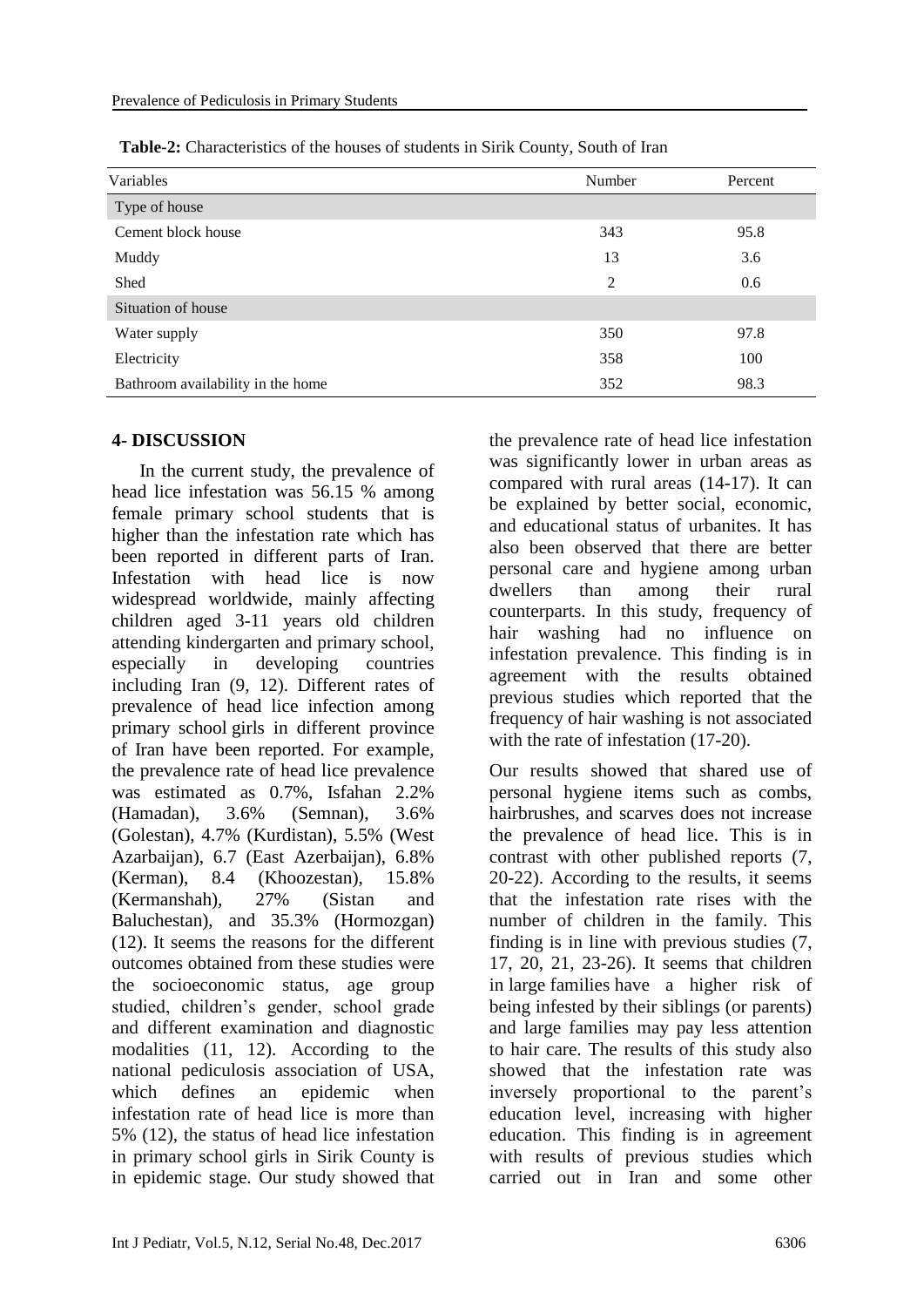countries (7, 12, 20, 24, 27,28). The reason is that educated parents have more information about head lice infestation and provide better prevention for their children than would those with less education. The educational intervention has been reported to be effective in improving community involvement and reduction of prevalent insect-borne diseases in low socioeconomic areas (29- 3<sup>1</sup>).

The present study confirms the results from previous studies showing that if one member of a family is infested, other family members have a greater risk of infestation (32, 33).

### **5- CONCLUSION**

 In current study, Head lice infestation (Pediculosis) was prevalent in more than 50% of schoolchildren in the population studied; a prevalence higher than in most previously reported studies. Factors that may explain the high prevalence of head lice infestation in the studied girls may be attributed to poor health facilities, low parents' educational level, large family size, residential environments, and low socioeconomic status. It seems that improvement of socio-economic conditions and also health education programs for primary school girls and their parents that puts emphasis on the provision of information regarding the mode of transmission, treatment, and prevention of head lice infestation could significantly reduce the prevalence of pediculosis in low socioeconomic areas such as Sirik County, South of Iran.

#### **6- CONFLICT OF INTEREST:** None.

#### **7- ACKNOWLEDGMENTS**

We sincerely thank the staff of Sirik Health Center for providing facilities for implementation of this investigation. This study was supported by a grant from Hormozgan University of Medical Sciences (Project No.4568).

#### **8- REFERENCES**

1. Service M. Medical entomology for students: Cambridge University Press; 2008.

2. Chosidow O. Scabies and pediculosis. The Lancet 2000;355(9206):819-26.

3. Soleimani-Ahmadi M. The epidemiological aspect of Pediculusis in primary school of Qeshm, South of Iran. J Med Sci. 2007;7(2):299-302.

4. Yousefi S, Shamsipoor F, Abadi YS. Epidemiological study of head louse (Pediculus humanus capitis) infestation among primary school students in rural areas of Sirjan County, South of Iran. Thrita. 2012;1(2):53- 56.

5. Mumcuoglu KY, Meinking TA, Burkhart CN, Burkhart CG. Head louse infestations: the "no nit" policy and its consequences. Int J Dermatol 2006;45(8):891-96.

6. Burkhart CN, Burkhart CG. Fomite transmission in head lice. J Am Acad Dermatol 2007;56(6):1044-47.

7. Soleimani-Ahmadi M, Jaberhashemi SA, Zare M, Sanei-Dehkordi A. Prevalence of head lice infestation and pediculicidal effect of permethrine shampoo in primary school girls in a low-income area in southeast of Iran. BMC Dermatol 2017;17(1):10.

8. Willems S, Lapeere H, Haedens N, Pasteels I, Naeyaert J-M, De Maeseneer J. The importance of socio-economic status and individual characteristics on the prevalence of head lice in schoolchildren. Eur J Dermatol 2005;15(5):387-92.

9. Leung AK, Fong JH, Pinto-Rojas A. Pediculosis capitis. J Pediatr Health Care. 2005; 19 (6):369-73.

10. Statistical Center of Iran; Hormozgan Proviance Statistical Yearbook. 2016.

11. Rukke BA, Birkemoe T, Soleng A, Lindstedt HH, Ottesen P. Head lice prevalence among households in Norway importance of spatial variables and individual and household characteristics. Parasitology. 2011; 138: 1296- 1304.

12. Moosazadeh M, Afshari M, Keianian H, Nezammahalleh A, Enayati AA. Prevalence of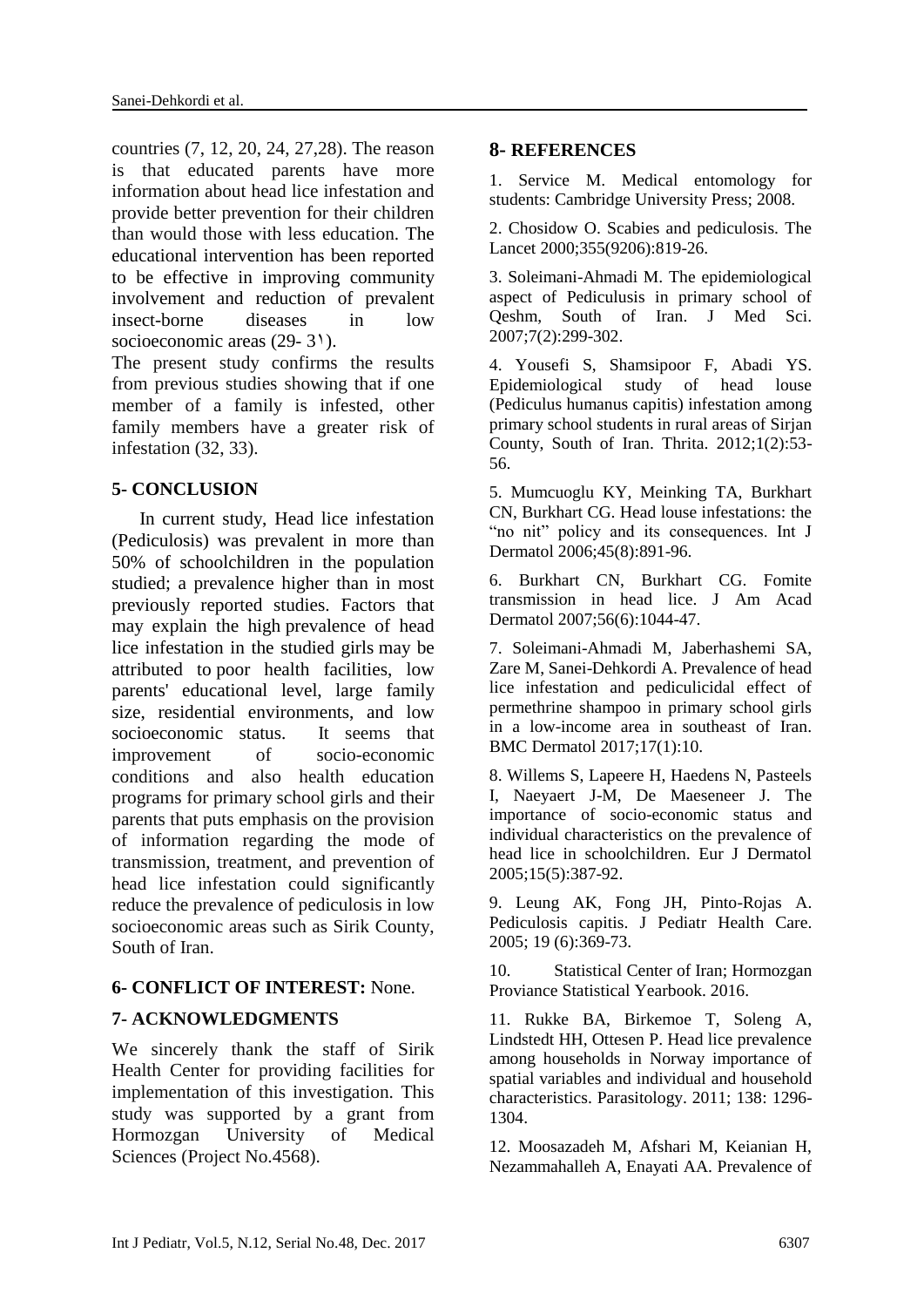head lice infestation and its associated factors among primary school students in Iran: a systematic review and meta-analysis. Osong Public Health Res Perspect. 2015;6 (6): 346- 56.

13. Frankowski BL. American Academy of Pediatrics guidelines for the prevention and treatment of head lice infestation. Am J Manag Care 2004;10(9): 269-72.

14. Bharija S, Kanwar A, Singh G, Belhaj M. Pediculosis Capitis in Benghazi, Libya. Int J Dermatol 1988;27(3):165-66.

15. Sim S, Lee I-Y, Lee K-J, Seo J-H, Im K-I, Shin MH, et al. A survey on head lice infestation in Korea (2001) and the therapeutic efficacy of oral trimethoprim/sulfamethoxazole adding to lindane shampoo. Korean J Parasitol 2003;41(1):57-61.

16. Motovali-Emami M, Aflatoonian MR, Fekri A, Yazdi M. Epidemiological aspects of Pediculosis capitis and treatment evaluation in primary-school children in Iran. Pakistan journal of biological sciences: PJBS 2008;11(2): 260-64.

17. Saghafipour A, Nejati J, Zahraei Ramazani A, Vatandoost H, Mozaffari E, Rezaei F. Prevalence and Risk Factors Associated with 23. Shayeghi M, Paksa A, Y Salim abadi Y, Sanei dehkoordi A, Ahmadi A, Eshaghi M, et al. Epidemiology of head lice infestation in primary school pupils, in khajeh city, East azerbaijan province, Iran. Iran J Arthropod Borne Dis 2010;4(1):42-6.

24. Abd El Raheem TA, Sherbiny NA, Elgameel A, El-Sayed GA, Moustafa N, Shahen S. Epidemiological comparative study of pediculosis capitis among primary school children in Fayoum and Minofiya governorates, Egypt. J Community Health. 2015;40:222-26.

25. Bachok N, Nordin RB, Awang CW, Ibrahim NA, Naing L. Prevalence and associated factors of head lice infestation among primary schoolchildren in Kelantan, Malaysia. Southeast Asian J Trop Med Public Health 2006;37:536-43.

26. Sim S, Lee WJ, Yu JR, Lee IY, Lee SH, Oh SY. Risk factors associated with head Head Louse (Pediculus humanus capitis) in Central IranInt J Pediatr 2017; 5: 5245-54.

18. Ciftci IH, Karaca S, Dogru O, Cetinkaya Z, Kulac M. Prevalence of pediculosis and scabies in preschool nursery children of Afyon, Turkey. Korean J Parasitol 2006; 44(1):95-8.

19. Vahabi A, Shemshad K, Sayyadi M, Biglarian A, Vahabi B, Sayyad S, et al. Prevalence and risk factors of Pediculus (humanus) capitis (Anoplura: Pediculidae), in primary schools in Sanandaj City, Kurdistan Province, Iran. Trop Biomed 2012;29(2): 207- 11.

20. Al-Maktari MT. Head louse infestations in Yemen: prevalence and risk factors determination among primary schoolchildren, al-Mahweet governorate. Yemen J Egypt Soc Parasitol. 2008;38 (3): 741-48.

21. AlBashtawy M, Hasna F. Pediculosis capitis among primary-school children in Mafraq governorate. Jordan East Mediterr Health J 2012;18 (1):43-8.

22. Morsy TA, El-Ela RG, Mawla MY, Khalaf SA. The prevalence of lice infesting students of primary, preparatory and secondary schools in Cairo, Egypt. J Egypt Soc Parasitol 2001;31:43-50.

louse infestation in Korea. Korean J Parasitol.2011;49: 95-8.

27. Gulgun M, Balci E, Karaoglu A, Babacan O, Türker T. Pediculosis capitis: prevalence and its associated factors in primary school children living in rural and urban areas in Kayseri. Turkey Cent Eur J Public Health 2013; 21: 104.

28. Doroodgar A, Sadr F, Paksa A, Mahbobe S, Doroodgar M, Sayyah M, et al. The prevalence of pediculosis capitis and relevant factors in primary school students of Kashan, Central Iran. Asian Pac J Trop Dis 2014;4(6):500-504.

29. Soleimani-Ahmadi M, Vatandoost H, Zare M, Alizadeh A, Salehi M. Community knowledge and practices regarding malaria and long-lasting insecticidal nets during malaria elimination programme in an endemic area in Iran. Malar J 2014;13: 511.